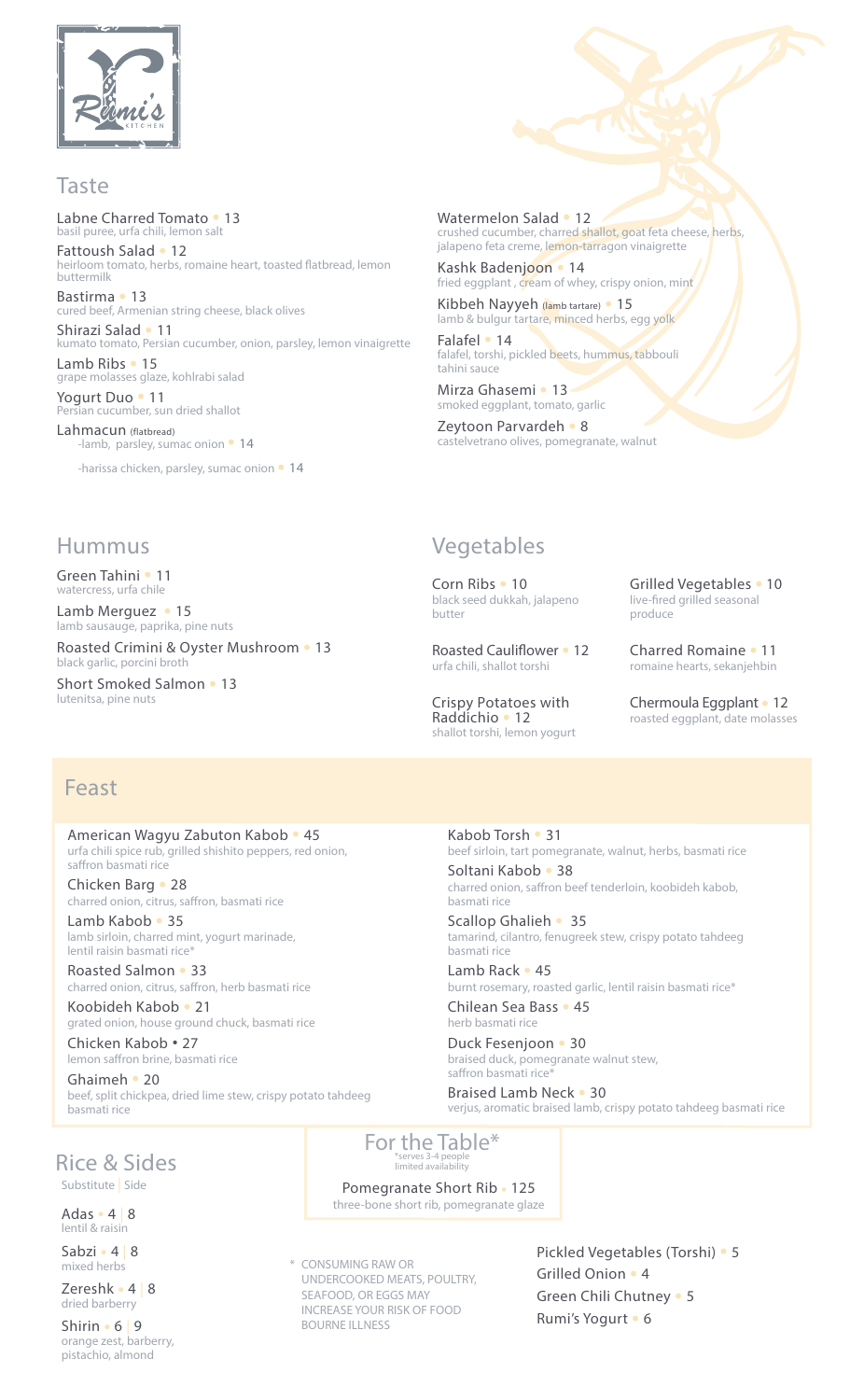

# Wine by the Glass

| Sparkling                                                             |    |
|-----------------------------------------------------------------------|----|
| Naveran Brut Nature Cava 2018, Penedes, Spain                         | 12 |
| Clara Vie Brut Rose NV, Cremant de Limoux, France                     | 14 |
| Pierre Cellier 'Prestige' Brut NV,<br>Champagne, France               | 22 |
| Whites                                                                |    |
| Venta La Vega 'Adaras Lluvia' Blanco 2020,<br>Almansa, Spain          | 9  |
| Nortico Alvarinho 2021, Minho, Portugal                               | 13 |
| Lucchetti Verdicchio 'Birbaccio' 2020,<br>Marche, Italy               | 13 |
| Domaine Saint Roch Sauvignon Blanc 2020,<br>Loire Valley, France      | 14 |
| Leitz 'Dragonstone' Riesling 2020, Rheingau,<br>Germany               | 15 |
| Vigneti Massa 'Piccolo Derthona' Timorasso 2019,<br>Piedmont, Italy   | 15 |
| Louis Metaireau Muscadet Sevre et Maine 2019,<br>Loire Valley, France | 15 |
| Domaine Gueguen 'Cotes Saline' Chardonnay<br>2019, Burgundy, France   | 16 |
| Pres'quile Chardonnay 2020, Santa Maria<br>Valley, California         | 17 |

### Rose Massaya Rose 2019, Bekaa Valley, Lebanon (Campus 13 Chateau Coussin 'La Croix du Preuir' Rose 2020, Cotes de Provence, France 14 Reds Venta la Vega 'Adaras Aldea' Tinto 2019, Almansa, Spain ,Almansa, Spain ,Almansa, Spain ,Almansa, Spain ,Almansa ,Almansa , Le Morette 'Bardolino Classico' 2020, Veneto Italy / 13 Boada 'Campo de Bueyes' Crianza Tempranillo 2015, Ribera del Duero, Spain 14 Domaine de Chateaumar 'Cuvee Vincent' Cotes du Rhone Syrah 2019, Rhone Valley, France 74 Chateau Musar 'Jeune Rouge' 2019, Bekaa Valley, Lebanon 15 Dalton Merlot 2018, Galilee, Israel 15 Puramun Reserva Malbec 2016, Mendoza, Argentina 15 Willful Wine Co. Pinot Noir 2019, Willamette Valley, Oregon and a state of the US and the US and the US are the US and the US are the US and the US are the US and the US are the US and the US are the US and the US are the US and the US are the US and the US are the U

Thistle and Thorn Cabernet Sauvignon 2019, Napa Valley, California (20)

### **Cocktails**

Forbidden Fruit • 15 Watershed Apple Brandy, pomegranate, lime, cava, apple bitters, lavashak

Shazdeh Garden • 13 vodka, lime, elderberry, mint, aquafaba, black lemon bitters

Deep Sea Diver • 13<br>vodka, orgeat, velvet falernum, passionfruit, lemon, bitters

Sabzi Tonica • 15 Nordes Gin, dragoncello, mediterranean tonic, lime, sabzi

Tehran Mule • 14 n an mare .<br>atley Vodka, ginger beer, lime, saffron, sumac

Sharbat • 13 gin, lemon, oleo, albaloo, rosewater, mint, soda

Quicksand Promised Land . 16 jamaican & martinique rums, lime, orgeat, creme de noyeaux, cointreau, advieh, mint

Spin Me Round • 16<br>Del Maguey Mezcal, cocchi americano, cointreau, lemon, pineapple, chile japones

5.S. Poet . 15 rbon, ginger, velvet falernum, lime, grains of paradise

Handsome Lion • 14 mi, lemon, grapefruit, oleo, pimento dram

Rumi's Old Fashioned . 14 oleo, bitters

Skeleton Tree • 16<br>rye, cocchi di torino, black walnut, albaloo, saffron

### Beer

Almaza Lebanese Pilsner (Bottle) · 6 Stella Artois Lager • 8 Eventide Brewing Kolsch • 8 Allagash White • 8 Creature Comforts Tropicalia IPA . 8

### **Non Alcoholic Cocktails**

Rumi's Passionfruit Soda • 5

Rumi's Ginger Beer • 5

AH's Mojito · 7

Spritz'n Giggles • 10 Giffard Apertif, Leitz NA Sparkling Reisling, arapefruit, soda

Poor Translation • 10 Seedlip NA Gin, lemon, oleo, albaloo, rosewater, mint, soda

nt, rosewater, soda Leitz NA Sparkling Riesling

Honest Woman • 10<br>Seedlip NA Gin, pomegranate, lime, Seedlip NA Gin, ginger beer, lime, saffron

### Cocktails for the Table\*

#### \*cocktails for the table serve 4 guests

Maydan · 150 Angel's Envy Rye, Remy Martin 1738 Cognac, cocchi di torino, benedictine, persian tea, black lime, albaloo, saffron

#### Pir o Mast · 150

Calumet Farms 'Single Rack' 14yr Bourbon, oleo, black lemon bitters, albaloo, saffron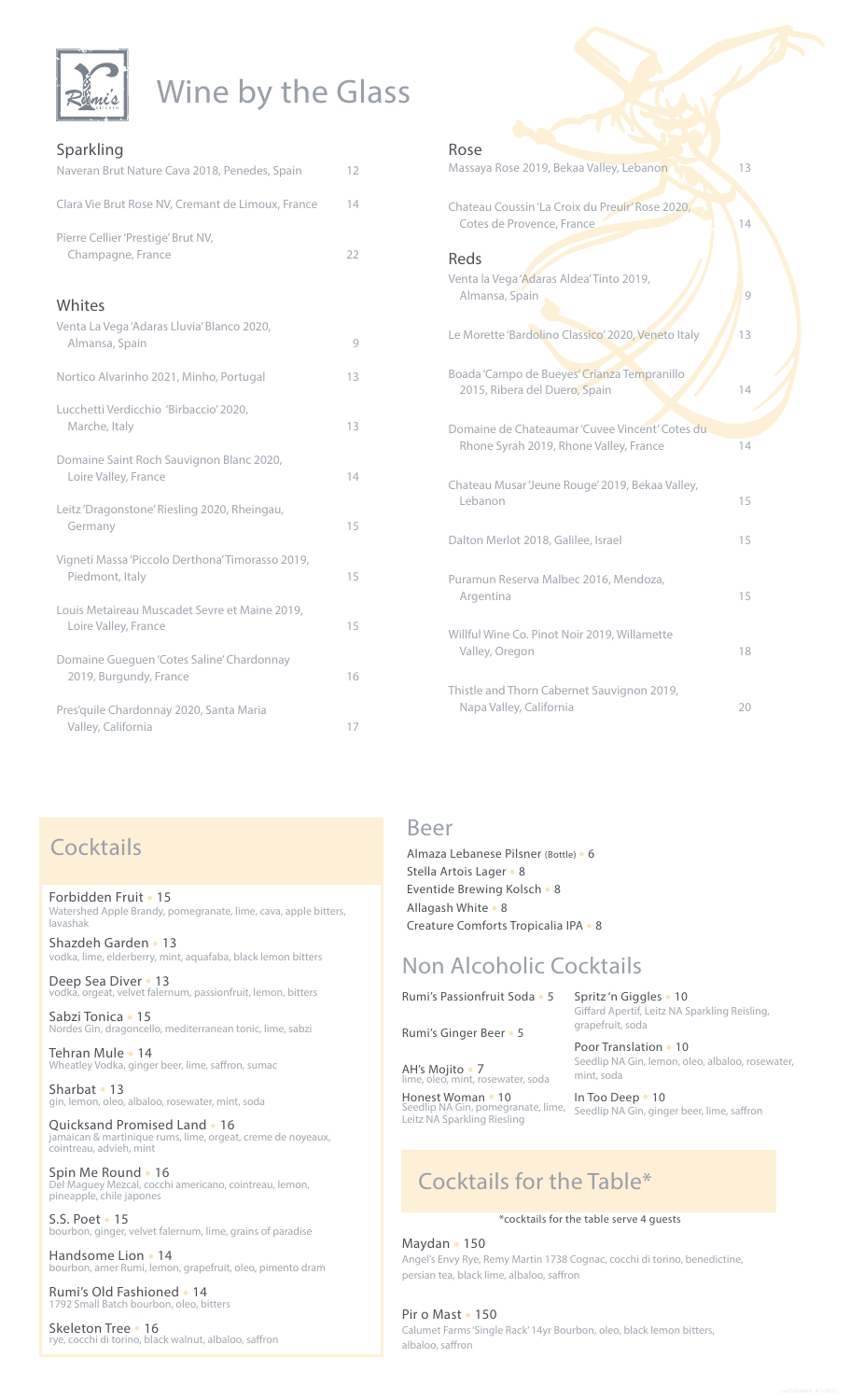

### **Red Wine**

| <b>United States</b>                                                                       | bottle     |
|--------------------------------------------------------------------------------------------|------------|
| Oregon/Washington                                                                          |            |
| Patricia Green Cellars 'Reserve' Pinot Noir 2020,                                          |            |
| Williamette Valley, Oregon                                                                 | 70         |
| Willful Wine Co. Pinot Noir 2019,                                                          |            |
| Willamette Valley, Oregon<br>Maysara "Cyrus" Pinot Noir 2014, Willamette                   | 72         |
| Valley, Oregon                                                                             | 80         |
| Division 'Deux' Pinot Noir 2019,                                                           |            |
| Eola-Amity Hills, Oregon                                                                   | 95         |
| St. Innocent 'Temperance Hill' Pinot Noir 2016,                                            |            |
| Eola-Amity Hills, Oregon<br>Freja Cellars 'Winemaker's Reserve' Pinot Noir 2008,           | 100        |
| Willamette Valley, Oregon                                                                  | 110        |
| Cristom 'Estate' Syrah 2017, Eola-Amity Hills, Oregon                                      | 120        |
| California                                                                                 |            |
| Iconic 'Testa Vineyard' Red Blend 2017,                                                    |            |
| Mendocino County, California                                                               | 62         |
| Stolpman 'Combe' Trousseau 2019,                                                           |            |
| Ballard Canyon, California                                                                 | 64         |
| Arnot-Roberts Gamay Noir 2018, El Dorado, California                                       | 65         |
| J Dusi Zinfandel 2019, Paso Robles, California<br>Thistle & Thorn Cabernet Sauvignon 2019, | 70         |
| Napa Valley, California                                                                    | 80         |
| Hill Family Estate Cabernet Sauvignon 2019,                                                |            |
| Napa Valley, California                                                                    | 95         |
| Caterwaul Cabernet Sauvignon 2019,                                                         |            |
| Napa Valley, California<br>Darioush 'Caravan' Red Blend 2018, Napa Valley California       | 115<br>125 |
| Raen 'Royal St. Robert' Pinot Noir 2018,                                                   |            |
| Sonoma County, California                                                                  | 135        |
| Keenan Cabernet Sauvignon 2017, Napa Valley, California                                    | 150        |
| Merry Edwards Pinot Noir 2018, Sonoma Coast, California                                    | 150        |
| Alma Fria 'Doc's Ranch' Pinot Noir 2017,<br>Sonoma Coast, California                       | 155        |
| Darioush Shiraz 2016, Napa Valley California                                               | 160        |
| Darioush Cabernet Franc 2018, Napa Valley, California                                      | 175        |
| Lail Vineyards 'Blueprint' 2019, Napa Valley, California                                   | 190        |
| 750mL<br>Darioush Cabernet Sauvignon 2018,                                                 | 1.5L       |
| 190<br>Napa Valley, California                                                             | 390        |
| Amuse Bouche 'Vin Perdu' Red Blend 2018,<br>Napa Valley, California                        | 200        |
| O'Shaughnessy Estate 'Howell Mountain'                                                     |            |
| Cabernet Sauvignon 2018, Napa Valley, California                                           | 210        |
| Krupp Brothers 'The Doctor' Red Blend 2018,                                                |            |
| Napa Valley, California                                                                    | 225        |
| Shafer 'One Point Five' Cabernet Sauvignon 2019,<br>Napa Valley, California                | 235        |
| Heitz 'Lot C-91' Cabernet Sauvignon 2016,                                                  |            |
| Napa Valley, California                                                                    | 250        |
| Philip Togni Estate Cabernet Sauvignon 2018,                                               |            |
| Napa Valley, California                                                                    | 300        |
| Revana Estate 'St Helena' Cabernet Sauvignon 2017,<br>Napa Valley, California              | 310        |
| Kosta Browne 'Gap's Crown' Pinot Noir 2019,                                                |            |
| Sonoma Coast, California                                                                   | 335        |
| Morlet Family Vineyards 'Mon Chevalier'                                                    |            |
| Cabernet Sauvignon 2014, Sonoma County, California                                         | 370        |
| <b>Middle East</b>                                                                         |            |
|                                                                                            |            |
| Chateau Musar 'Jeune Rouge' 2019, Bekaa<br>Valley, Lebanon                                 | 60         |
| Dalton Estate Merlot 2018, Galilee, Israel                                                 | 60         |
| Tishbi Estate Cabernet Sauvignon 2017, Shomron, Israel                                     | 75         |
| Reserve Amiq Cuvee 2018, Bekaa Valley, Lebanon                                             | 75         |
| Massaya 'Cap Est' Red Blend 2017, Bekaa Valley, Lebanon                                    | 90         |
| Massaya 'Gold Reserve' Red Blend 2011,<br>Bekaa Valley, Lebanon                            | 120        |
| Gv'aot 'Gofina' Pinot Noir 2018, Israel                                                    | 150        |
| Chateau Musar Prorietary Red 2015, Bekaa Valley, Lebanon                                   | 165        |

Chateau Musar Prorietary Red 1998, Bekaa Valley, Lebanon 205

| bottle      | Italy                                                                                                                                         | bottle           |
|-------------|-----------------------------------------------------------------------------------------------------------------------------------------------|------------------|
|             | Le Morette 'Bardolino Classico' Red Blend 2020,<br>Veneto, Italy<br>Pala 'I Fiori' Cannonau 2019, Sardinia, Italy                             | 52<br>55         |
| 70          | I Custodi delle Vigne dell'Etna 'Pistus'<br>Etna Rosso 2018, Sicily, Italy                                                                    | 70               |
| 72          | C.O.S. 'Nero di Lupo' Nero d'Avola 2019, Sicily, Italy<br>Tiberio 'Archivio' Montepulciano d'Abruzzo 2020,                                    | 80               |
| 80          | Abruzzo, Italy<br>Collazzi Toscana IGT Rosso 2016, Tuscany, Italy                                                                             | 85<br>90         |
| 95          | Moccagatta Barbaresco 2018, Piedmont, Italy<br>Demarie 'Roero Riserva' 2016, Piedmont, Italy<br>Cascina Adelaide Barolo 2013, Piedmont, Italy | 95<br>100<br>110 |
| 100         | Donatella Cinelli Colombini<br>Brunello di Montalcino 2017, Tuscany, Italy                                                                    | 145              |
| 110<br>120  | Giacomo Fenocchio 'Cannubi' Barolo 2017,<br>Piedmont, Italy<br>Paolo Bea 'Pagliaro' Sagrantino 2016,                                          | 200              |
|             | Montefalco, Italy                                                                                                                             | 250              |
| 62          | Tenuta di Trinoro Toscana Rosso 2019, Tuscany, Italy                                                                                          | 475              |
|             | Spain & Portugal<br>Venta la Vega 'Adaras Aldea' Grenache Blend 2020,                                                                         |                  |
| 64<br>65    | Almansa, Spain                                                                                                                                | 40               |
| 70          | Boada 'Campo de Bueyes' Crianza Tempranillo 2015,<br>Ribera Del Duero, Spain                                                                  | 56               |
| 80          | Morgado do Quintão Red Blend 2019, Algarve, Portugal<br>Quinta da Saes 'Reserva Estagio Prolongado' Tinto 2015,<br>Dão, Portugal              | 70<br>75         |
| 95          | Bodegas la Horra 'Corimbo' Tempranillo 2015,                                                                                                  |                  |
| 115         | Ribera del Duero, Spain<br>Yllera '25th Aniversario' Tempranillo 2005,                                                                        | 85               |
| 125         | Castilla y Leon, Spain                                                                                                                        | 125              |
|             | South America                                                                                                                                 |                  |
| 135<br>150  | Viña Echeverria 'No Es Pituko' Cabernet Franc 2021,<br>Curicó Valley, Chile                                                                   | 50               |
| 150         | Puramun Reserva Malbec 2016, Mendoza, Argentina<br>Carigno del Maule Carignan 2016,                                                           | 60               |
| 155<br>160  | Maule Valley, Chile<br>Domaine Bousquet 'Ameri' Malbec Blend 2017,                                                                            | 65               |
| 175         | Mendoza, Argentina<br>Corazon del Sol 'Luminoso' Rhone Blend 2016,                                                                            | 80               |
| 190<br>1.5L | Mendoza, Argentina<br>3L                                                                                                                      | 90               |
| 390         | Lamadrid 'Matilde' Malbec 2013, Mendoza, Argentina<br>780                                                                                     | 150              |
|             | France                                                                                                                                        |                  |
| 200         | Domaine de Chateaumar 'Cuvee Vincent'<br>Cotes du Rhone 2020, Rhone Valley, France                                                            | 56               |
| 210         | Château du Petit Thouars 'Les Georges'                                                                                                        | 60               |
| 225         | Chinon Rouge 2019, Chinon, France<br>Cru Monplaisir Bordeaux Superieur 2019,                                                                  |                  |
|             | Bordeaux, France<br>Clos Cibonne Tibouren Rouge 2020,                                                                                         | 60               |
| 235         | Cotes de Provence, France                                                                                                                     | 75               |
| 250         | Chateau Gaby Canon-Fronsac 2014, Bordeaux, France<br>Chateau des Eyrins 'La Closerie' Margaux 2016,                                           | 90               |
| 300         | Bordeaux, France<br>Chateau Haut-Segottes Saint-Emilion Grand Cru 2014,                                                                       | 95               |
|             | Bordeaux, France                                                                                                                              | 100              |
| 310         | Paul Garaudet Volnay 2016, Burgundy France<br>Chateau Biac Cadillac 2015, Bordeaux, France                                                    | 105<br>105       |
| 335         | Chateau Gigognan 'Clos de Roi' Chateanueuf-du-Pape<br>2016, Rhone Valley, France                                                              | 115              |
|             | Billard-Gonnet 'Les Pezerolles' Pommard 1er Cru 2014,                                                                                         |                  |
| 370         | Burgundy France<br>Remoissenet Vosne-Romanée 2018, Burgundy, France<br>Claudie Jobard 'Les Vaumuriens' Pommard 2018,                          | 185<br>205       |
|             | Burgundy, France<br>René Leclerc 'Clos Prieur' Gevrey-Chambertin 2017,                                                                        | 210              |
| 60          | Burgundy, France                                                                                                                              | 215              |
| 60          | Chateau Haut-Batailley Pauillac Grand Cru 2018,<br>Bordeaux, France                                                                           | 220              |
| 75<br>75    | Domaine Clerget Chambolle-Musigny 2017,                                                                                                       |                  |
| 90          | Burgundy, France<br>Domaine de Chevalier Pessac-Leognan Grand Cru 2016,                                                                       | 240              |
| 120         | Bordeaux, France                                                                                                                              | 250              |

 $2009,$ 

# **Rumi's Private Reserve**

| 750  |
|------|
|      |
| 950  |
|      |
| 1300 |
|      |
| 1400 |
|      |
| 1550 |
|      |
| 3200 |
|      |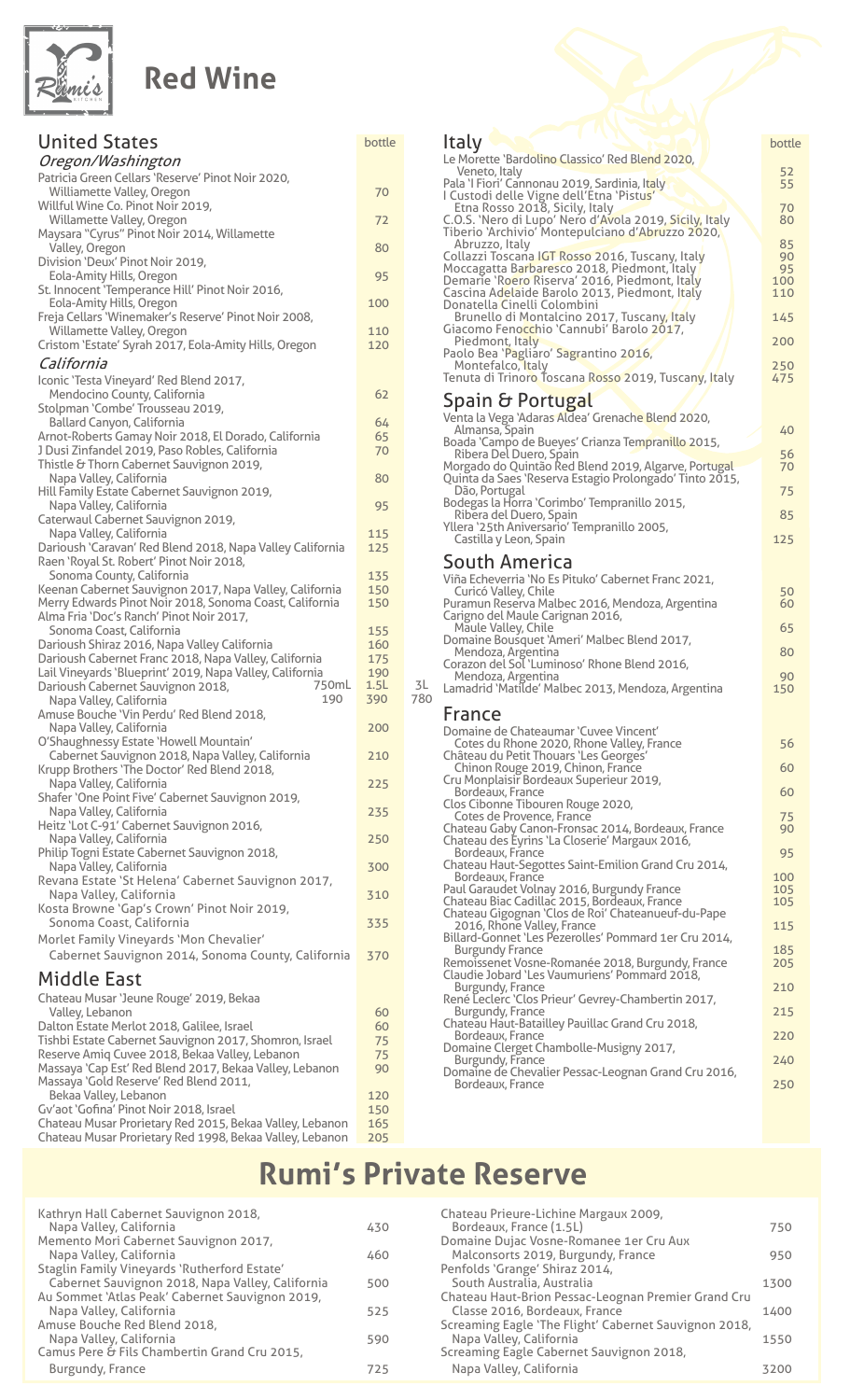

### **White Wine**

| Sparkling                                                                      | bottle   | Unit                  |
|--------------------------------------------------------------------------------|----------|-----------------------|
| Naveran Brut Nature Cava 2019, Penedes, Spain                                  | 48       | Korbin                |
| Clara Vie Brut Rose NV, Cremant de Limoux, France                              | 56       | Sauv<br>Lieu D        |
| Ca'del Bosco 'Cuvee Prestige' Franciacorta NV,<br>Lombardy, Italy              | 75       | Alexan                |
| Pierre Cellier 'Prestige' Brut NV,                                             |          | Willa                 |
| Champagne, France                                                              | 88       | Presqu<br>Sant        |
| JM Seleque 'Solessence' Extra Brut NV,                                         | 110      | Eyrie \               |
| Champagne, France<br>Pierre Cellier Brut Rosé NV, Champagne, France            | 115      | Dun<br>Cade S         |
| Barnaut Blanc de Noirs Brut Grand Cru NV,                                      |          | Romba                 |
| Champagne, France                                                              | 125      | Napa                  |
| Billecart-Salmon Brut Rose NV, Champagne, France                               | 165      | Dariou<br>Hudso       |
| Jacquesson 'Cuvee No. 743' Extra Brut NV,<br>Champagne, France                 | 165      | Napa                  |
| Gonet-Medeville Extra Brut Rose 1er Cru NV,                                    |          | David.                |
| Champagne, France                                                              | 175      | Napa                  |
| Saint-Chamant 'Cuvee de Chardonnay' Brut 2008,                                 | 180      | Spai                  |
| Champagne, France<br>Billecart-Salmon 'Cuvee Nicolas Francois' Brut 2007,      |          | Venta                 |
| Champagne, France                                                              | 275      | Alma<br>Nortice       |
| Salon 'Cuvée S' Blanc de Blancs Brut 2006,                                     |          | Luis Se               |
| Champagne, France                                                              | 895      | Dour                  |
| Italy                                                                          |          | Forjas<br><b>Rias</b> |
|                                                                                |          | Envina                |
| Lucchetti 'Verdicchio di Castelli di Jesi' 2020,<br>Marche, Italy              | 52       | Azores<br>Acor        |
| Cardedu 'Bucce' Bianco 2021, Sardinia, Italy                                   | 55       |                       |
| St. Michael Eppan 'Weissburgunder' Pinot Bianco                                |          | Fran                  |
| 2018, Alto Adige, Italy                                                        | 58       | Louis I               |
| Tenutae Lageder 'Porer' Pinot Grigio 2019,<br>Alto Adige, Italy                | 60       | Loire                 |
| Tiberio Pecorino 2020, Abruzzo, Italy                                          | 60       | Chatea<br>Cote        |
| Vigneti Massa 'Piccolo Derthona'' Timorasso 2019,                              |          | Domai                 |
| Piedmont, Italy<br>Cantina Andrian 'Floreado' Sauvignon Blanc 2021,            | 60       | Loire<br>Domai        |
| Alto Adige, Italy                                                              | 65       | Savo                  |
| Bruno Giacosa Roero Arneis 2020,                                               |          | Domai                 |
| Piedmont, Italy                                                                | 75       | Char<br>Domai         |
| Vigneti Massa 'Derthona' Timorasso 2018,<br>Piedmont, Italy                    | 80       | 2018                  |
| Borgo San Daniele 'Arbis Blanc' 2018, Friuli, Italy                            | 90       | Denis<br>Loire        |
| Terlano Pinot Bianco 'Vorberg' Riserva Also 2018,                              |          | Domai                 |
| Alto Adige, Italy                                                              | 105      | Loire                 |
| C.O.S. 'Pithos' Grecianico 2020,<br>Sicily, Italy (skin-contact)               | 112      | Gilber<br><b>Burg</b> |
|                                                                                |          | Bruno                 |
| Germany & Eastern Europe                                                       |          | Buisso                |
| Skouras Moscolfilero 2020, Peloponnese, Greece                                 | 45       | <b>Burg</b><br>Loic M |
| Massaya Rose 2020, Bekaa Valley, Lebanon                                       | 52       | Save                  |
| Sohm & Kracher 'Lion' Gruner Veltliner 2020,                                   |          | Domai<br><b>Burg</b>  |
| Niederosterreich, Austria<br>Vino Gross Haloze Blanc 2018, Stajerska, Slovenia | 55<br>55 | Marcel                |
| Vouni Panayia 'Alina' Xynisteri 2018,                                          |          | Chab                  |
| Panayia, Cyprus                                                                | 60       | Morey<br>1er (        |
| Leitz 'Dragonstone' Riesling 2020,                                             |          | Yves B                |
| Rheingau, Germany<br>Domaine Sigalas Assyrtiko 2020,                           | 60       | Meu                   |
| Santorini, Greece                                                              | 95       | Franco<br>Pulig       |
| Schloss Gobelsburg Riesling Reid Heiligenstein                                 |          | Domai                 |
| Erste Lage 2016, Kamptal, Austria                                              | 135      | Chas                  |
| Nikolaihof Riesling 'Steiner Hund' 2016,<br>Wachau, Austria                    | 160      | Burg<br>Bernar        |

Nikolaihof Gruner Veltliner Vinothek 2002,

Wachau, Austria (1999), National Austria (1995), National Austria (1995), National Austria (1995), N

#### **States United States Exhibition bottle** Kameron 'Moon Mountain' ignon Blanc 2019, Sonoma County, California (1918)<br>it Melon 2020, Santa Maria Valley, California (1918) it Melon 2020, Santa Maria Valley, California a 'Terroir Series' Pinot Gris 2019, amette Valley, Oregon 65 <sup>2</sup>ile Chardonnay 2020, a Maria Valley, California **1988** Ineyards Chasselas Doré 2020, dee Hills, Oregon , No. 1996 , No. 1996 , No. 1996 , No. 1996 , No. 1997 , No. 19 auvignon Blanc 2020, Napa Valley, California **1988** 75 uer Vineyards 'Carneros' Chardonnay 2020, a Valley, California<br>Ish Viognier 2020, Napa Valley, California 195 Darioush Viognier 2020, Napa Valley, California // 105 Hudson Estate 'Carneros' Chardonnay 2018, a Valley, California (150) 150 Arthur Chardonnay 2018, a Valley, California (165) (165) 165 in  $\sigma$  Portugal La Vega 'Lluvia' Blanco Verdejo Blend 2020, ansa, Špain (1988)<br>1920 - Alvarinho 2020, Minho, Portugal (1988) o Alvarinho 2020, Minho, Portugal eabra 'Xisto Illimitado' Branco 2020, **54** Portugal **1996 COVID-1997 COVID-2010 COVID-2010 COVID-2010 COVID-2010 COVID-2010 COVID-2010 COVID-2010 COVID-2010 COVID-2010 COVID-2010 COVID-2010 COVID-2010 COVID-2010 COVID-2010 COVID** del Salnes 'Leirana' Albarino 2020, Baixas, Spain<br>te 'Benje' Blanco 2019, Canary Islands, Spain 74 te 'Benje' Blanco 2019, Canary Islands, Spain Wine Co. 'Branco Vulcanico' 2019, es, Portugal ,Acores and the set of the set of the set of the set of the set of the set of the set of the set o ce

| Louis Métaireau, Muscadet Sèvre et Maine 2019,<br>Loire Valley, France                 | 60  |
|----------------------------------------------------------------------------------------|-----|
| Chateau Coussin 'La Croix du Preiur' Rosé 2020,                                        |     |
| Cotes de Provence, France<br>Domaine Saint Roch Sauvignon Blanc 2020,                  | 56  |
| Loire Valley, France                                                                   | 56  |
| Domaine Celine Jacquet 'La Surprise de Marc' 2019,<br>Savoie, France                   | 62  |
| Domaine Gueguen 'Cotes Saline'                                                         |     |
| Chardonnay 2020, Burgundy, France<br>Domaine de la Guilloterie 'Elegance' Saumur Blanc | 64  |
| 2018, Loire Valley, France                                                             | 68  |
| Denis Meunier Vouvray Sec 'Expresion de Silex' 2019,<br>Loire Valley, France           | 70  |
| Domaine du Pré Semele Sancerre 2020,                                                   |     |
| Loire Valley, France                                                                   | 75  |
| Gilbert Picq & ses Fils Chablis 2019,<br>Burgundy, France                              | 85  |
| Bruno Clavalier Aligoté 2018, Burgundy, France                                         | 85  |
| Buisson-Charles Bourgogne Aligote 2019,                                                |     |
| Burgundy, France<br>Loic Mahe 'Sables & Schistes' Chenin Blanc 2018,                   | 90  |
| Savenierres, France                                                                    | 90  |
| Domaine Barraud 'Alliance V' Pouilly Fuisse 2019,                                      |     |
| Burgundy, France<br>Marcel Servin 'Montée de Tonnerre'                                 | 95  |
| Chablis 1er Cru 2019, Burgundy, France                                                 | 125 |
| Morey-Coffinet 'Les Frionnes' Saint-Aubin                                              |     |
| 1er Cru 2018, Burgundy, France                                                         | 150 |
| Yves Boyer-Martenot 'Cuvee Fernand Boyer'<br>Meursault 2018, Burgundy, France          | 180 |
| Francois Carillon 'Le Clos de Vieux Chateau'                                           |     |
| Puligny-Montrachet 2019, Burgundy, France                                              | 190 |
| Domaine Bouard-Bonnefoy 'Les Chenevottes'<br>Chassagne-Montrachet 1er Cru 2019,        |     |
| Burgundy, France                                                                       | 225 |
| Bernard Moreau 'La Maltroie' Chassagne-Montrachet                                      |     |
| 1er Cru 2018, Burgundy, France<br>Morey-Coffinet Corton-Charlemagne                    | 315 |
|                                                                                        |     |

#### **Ports & Dessert Wines**

Niepoort 10yr Tawny Port . 12 Rare Wine Co. 'Savannah Verdelho' Madeira . 13 Quinta do Portal 20 yr. Tawny . 16 Hopler Beerenauslese NV, Austria • 17 Donnafugata 'Ben Rye' Passito di Pantelleria . 17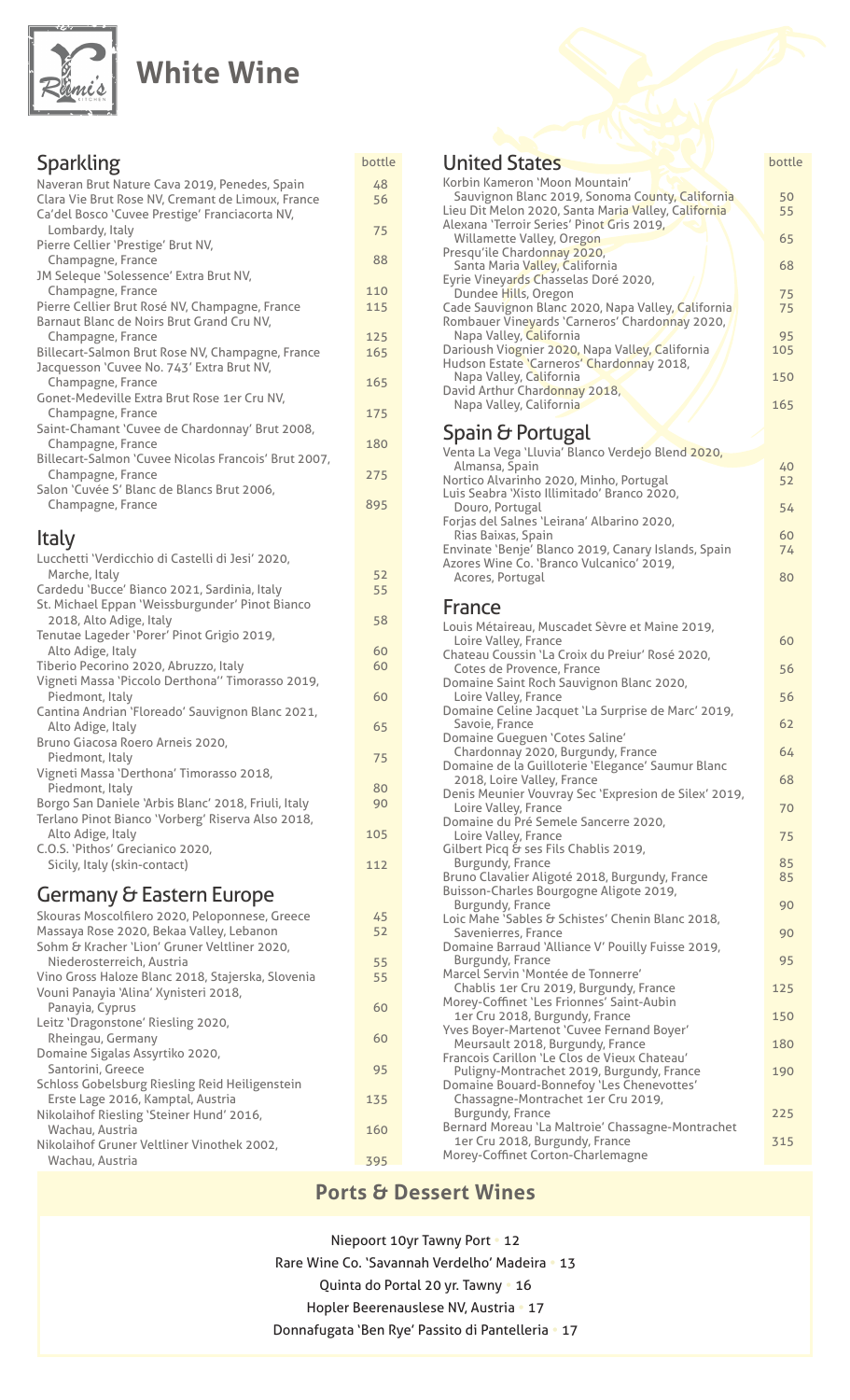

### **Desserts**

Rumi's Tart • 11 *crust shortbread ,pinenuts ,hazelnut ,pistachio*

#### **Chocolate Pomegranate Ice Cream 10**

chocolate crumb, creme anglais, mint, pomegranate arils

12 **•** Kunefe *crispy shredded filo, sweet cheese* 

#### **Persian Ice Cream Sandwich 10**

*vanilla based ice cream with saffron, rose water & pistachios,* sandwiched between two crisp vanilla wafers

Majnoon **10** 

*milkshake date and walnut toasted*

## **Dessert Cocktails**

#### **Iranish Coffee . 15**

**Bruichladdich Islay Barley Unpeated Scotch, nocino, coffee, cream, nutmeg** 

#### Back from Behesht **14**

*advieh ,butter compound sarshir ,Tea Persian ,Rum 1888 Brugal*

#### **Drunken Date • 14**

VSOP Cognac, rum, creme de noyaux, creme de cacao, date and walnut milkshake, mahlab powder

### **Ports & Dessert Wines**

Niepoort 10yr Tawny Port **.** 12 Rare Wine Co. 'Savannah Verdelho' Madeira . 13 Quinta do Portal 20 yr. Tawny . 16

Hopler Beerenauslese NV, Austria • 17

Donnafugata 'Ben Rye' Passito di Pantelleria . 18